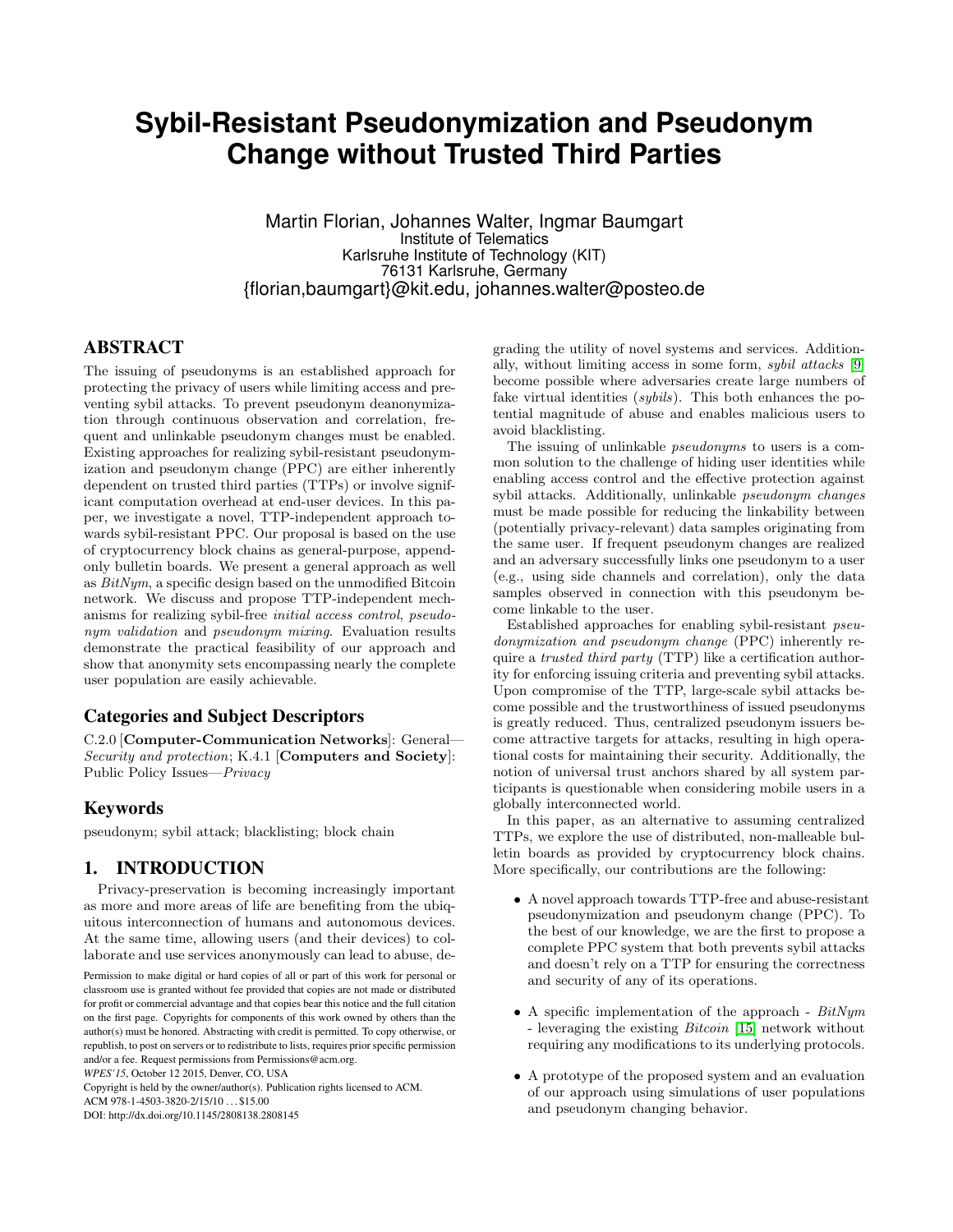# 2. RELATED WORK

Approaches based on blind signatures [\[12\]](#page-9-2) and zero-knowledge proofs [\[6\]](#page-9-3) have been proposed for enabling the centralized issuing of unlinkable pseudonyms. Here, a TTP is also required for changing pseudonyms, as the old pseudonym must be marked invalid to prevent sybil attacks. Alternative approaches like e-token-dispensers [\[5\]](#page-9-4) or the issuing of pools of pseudonyms with non-overlapping validity periods still inherently require a TTP for enforcing issuing criteria and ensuring that the issuing of pseudonyms is sybil-free.

As an alternative to TTP-based access control, decentralized approaches for preventing sybil attacks were proposed. Proof-of-resource schemes like *CAPTCHA* [\[20\]](#page-9-5) and *proof-of*work [\[4\]](#page-9-6) are not effective for systems involving end-users, as determined adversaries can amass multiple orders of magnitude more resources than regular users are ready to spend for continuously using a system [\[13\]](#page-9-7). Approaches based on the social graph between users [\[19\]](#page-9-8) are more promising, but either incompatible with privacy requirements or suited only for scenarios in which nearly all users are continuously reachable and active within a large-scale peer-to-peer network.

The usage of proof-of-burn, i.e., the provable destruction of a non-replenishable resource, was proposed for establishing sybil-free and trustworthy online identities [\[11\]](#page-9-9) using the Bitcoin cryptocurrency [\[15\]](#page-9-1). However, resulting identities are linkable to the originating users. Even if funded via anonymous sources, changing such identities is not possible without repeating the significant initial investment.

In [\[10\]](#page-9-10), Garman et al. propose a scheme for realizing decentralized anonymous credentials. As in our proposal, the authors build upon cryptocurrency systems like Bitcoin for avoiding the dependence on TTPs. However, the proposal is based on computation-intensive zero-knowledge proofs, making it less suited for more resource-constrained devices, and requires a TTP during the initial setup phase. The challenge of initially issuing pseudonyms in a TTP-independent and yet sybil-resistant manner is discussed only marginally. Also, the blacklisting of malicious users is not supported. To the best of our knowledge, we are the first to propose a complete pseudonymization system that is fully decentralized, resistant to sybil attacks and supports efficient and unlinkable pseudonym changes as well as the blacklisting of malicious pseudonym holders.

# 3. GENERAL APPROACH

In the following, we present the goals of our approach as well as technologies and assumptions it is based on. We then give a rough overview over the complete approach.

### <span id="page-1-4"></span>3.1 Goals and offered functionality

We propose an approach towards TTP-free and abuseresistant pseudonymization and pseudonym change (PPC). At its core, our PPC approach aims at providing users with unlinkable pseudonyms that can be used in arbitrary applications, e.g., for authenticating to online services or in the context of peer-to-peer networking, vehicular communication and collaborative sensing in the Internet of Things. In accordance to Pfitzman et al. [\[16\]](#page-9-11), we define a pseudonym as an identifier of a subject other than one of the subject's real names. While hiding the identity of users, pseudonyms generated by our approach should also offer some security against abuse, by effectively preventing sybil attacks and supporting the punishment of malicious pseudonym holders.

More specifically, we aim at realizing the following properties:

- <span id="page-1-0"></span>1. Unlinkability of pseudonyms to user identities and to other pseudonyms by the same user.
- <span id="page-1-5"></span>2. Limitation to a fixed number of simultaneously active pseudonyms per user.
- <span id="page-1-6"></span>3. Authenticity of the linking between a pseudonym and its holder.
- <span id="page-1-7"></span>4. Possibility of unlinkable pseudonym changes.
- <span id="page-1-1"></span>5. Possibility of blacklisting pseudonym holders.
- <span id="page-1-2"></span>6. Complete independence of any trusted third parties (TTPs) for realizing any of the preceding properties.

Properties [1](#page-1-0) to [5](#page-1-1) have been widely discussed in the literature [\[16\]](#page-9-11) and are shared by multiple existing and proposed systems. Their combination with property [6,](#page-1-2) on the other hand, is, to the best of our knowledge, unique to our proposal.

# <span id="page-1-8"></span>3.2 Decentralized append-only bulletin boards

Our strategy for avoiding the reliance on TTPs is to build upon recent results on realizing distributed consistency in highly adversarial environments. More specifically, we build upon decentralized cryptocurrency systems like Bitcoin [\[15\]](#page-9-1), in which a globally consistent transaction log is collaboratively maintained within a network of non-colluding peers. Transactions are typically grouped in blocks, yielding a cryptographically secured block chain as the practical manifestation of the network consensus. In the following, we will also refer to Bitcoin-like networks as block chain networks.

Transactions in block chain networks are composed of outputs - the number of funds exiting the transaction in combination with a challenge that needs to be solved for spending them - and inputs - references to preceding outputs in combination with a valid solution. Typically, outputs contain the public part of an asymmetric cryptographic key pair (respectively a hash thereof) and can be spent upon proving the possession of the corresponding secret key. In addition, the inclusion of arbitrary data in transactions is possible. At the very least, without dedicated support from the underlying block chain protocol, transaction outputs can be used for this purpose (possibly rendering the funds allocated to the output unspendable). In this spirit, and despite the original design goal of facilitating online payments, the block chain paradigm has been previously adapted for a wide variety of different applications. Using colored coins [\[17\]](#page-9-12), for example, the ownership of arbitrary assets can be encoded and transferred by marking (coloring) cryptocurrency units. Other examples include name services<sup>[1](#page-1-3)</sup>, anonymous credentials [\[10\]](#page-9-10) and the timestamping of cryptographic commitments [\[7\]](#page-9-13). In the context of this trend, we observe that block chain networks provide general-purpose, decentralized append-only bulletin boards.

Despite their independence of TTPs, block chain networks are highly resilient to malicious tampering. This is mainly due to the extensive use of cryptography for securing ownership and the transfer of funds as well as dedicated mechanisms for ensuring the append-only feature of the transaction log in the face of sybil attacks. Sybil attacks are

<span id="page-1-3"></span><sup>1</sup> <https://namecoin.info/>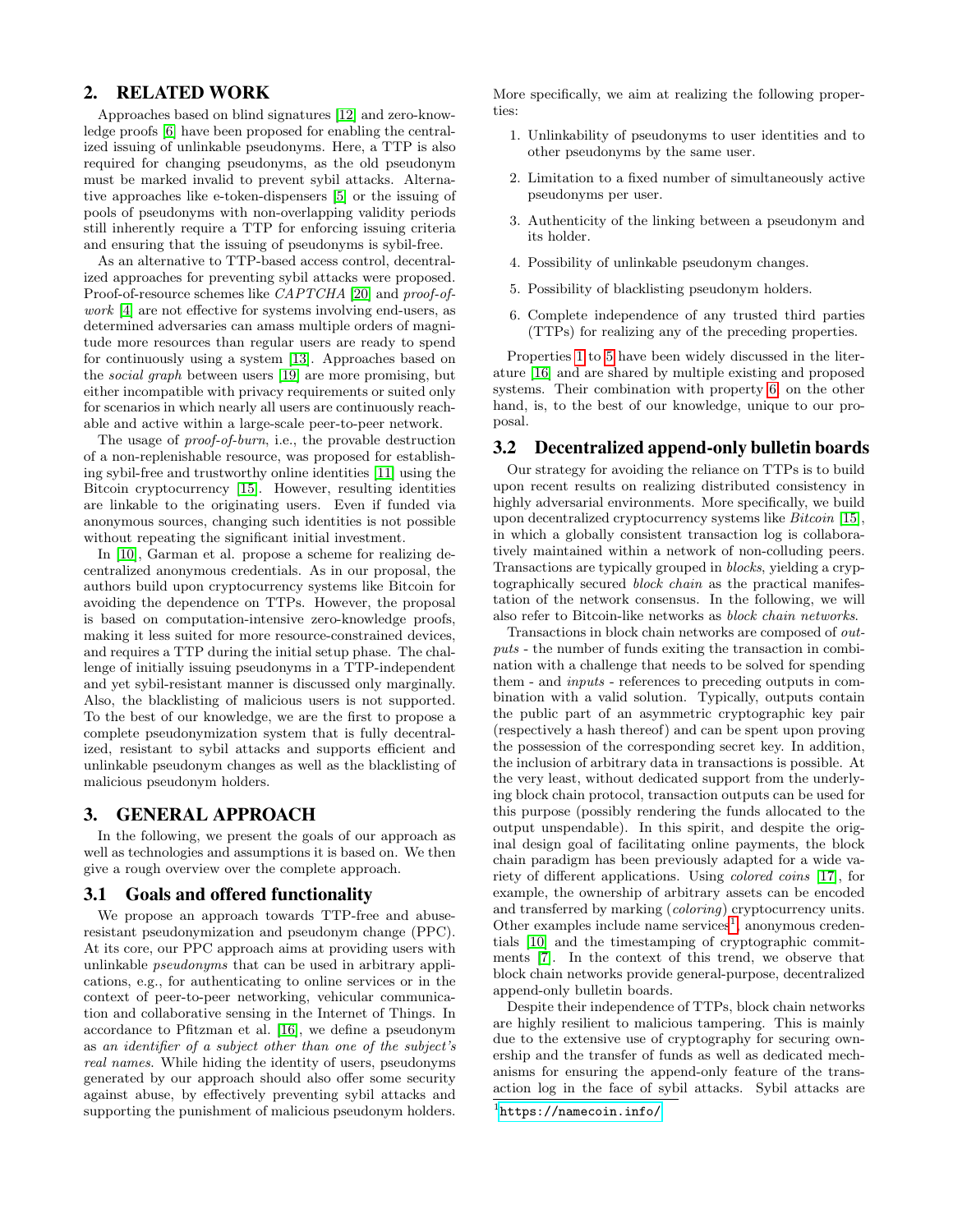prevented by tying the levels of influence individual peers are able to exert on the block chain to the possession of limited resources. In Bitcoin, for example, computing power in the form of extensive proofs of work is required for adding new blocks to the block chain (also referred to as  $mining$ )<sup>[2](#page-2-0)</sup>. An adversary must control more computing resources than the remainder of the network in order to cause significant disturbances. In the case of Bitcoin, this would require a significant investment.

Our general approach can be applied to any type of block chain network. Still, we focus on Bitcoin for developing a specific design that is readily deployable today with high security guarantees.

# 3.3 Assumptions and adversary model

We assume that the cryptographic building blocks used in the underlying block chain network are secure. For Bitcoin, this includes, most prominently, SHA-256 and ECDSA with the secp256k1 curve. We also assume that users are able to generate secure asymmetric key pairs and maintain the confidentiality of their secret keys. We also assume that users can form communication links to services and between each other without leaking identifying information like IP addresses. This can be realized in practice by building upon anonymous communication services like the Tor network [\[8\]](#page-9-14).

Concerning our adversary model, we focus on adversaries that attempt to either disrupt the PPC system, launch sybil attacks or link pseudonyms to user identities. We consider adversaries that can observe and modify all communications but are unable to identify pseudonym holders based on communication metadata, i.e., are effectively stopped by the used anonymous communication services. Adversaries might collude with (or compromise) individual users, in which case that users' pseudonyms are known to them, but with no more than 50% of the user population. Additionally, we assume that adversaries cannot attack the underlying block chain network, disturbing its functionality as an appendonly bulletin board. In the case of Bitcoin, for example, we assume that no adversary can control more than 50% of the computing resources ("hash power") in the network.

# <span id="page-2-2"></span>3.4 Sybil-resistant PPC without TTPs

Our PPC approach is based on three central building blocks: genesis pseudonym creation, pseudonym change and pseudonym validation and use (see Fig. [1\)](#page-2-1). These directly address the desired properties discussed in Sec. [3.1.](#page-1-4) A central challenge we tackle is to ensure the resistance to sybil attacks (property [2\)](#page-1-5) in all three building blocks while remaining independent of TTPs (property [6\)](#page-1-2).



<span id="page-2-1"></span>Figure 1: Overview of our PPC approach.

At the core of our approach, pseudonyms are encoded in the outputs of transactions. Ideally, cryptocurrency addresses used in the underlying block chain network can be reused. For example, in BitNym (our specific design based on Bitcoin), pseudonyms correspond to Bitcoin addresses and are represented by the hash of an ECDSA public key. Users can authenticate their holding of a pseudonym in the same way they would prove their ownership of the corre-sponding address (satisfying property [3\)](#page-1-6). The *validity* of a pseudonym, however, depends on additional factors. A pseudonym is only valid if the output it is encoded in exists on the block chain and hasn't been spent. Additionally, a chain of transactions leading from the output to a valid genesis pseudonym transaction (GPTx) must be provided. The latter is a special transaction encoding a proof that a predefined set of issuing criteria has been met by a user. A genesis pseudonym is included in one of the outputs of a GPTx and might, dependent on the used access control approach, not be completely unlinkable to a user identity. Thus, for ensuring the unlinkability of pseudonyms and allowing unlinkable pseudonym changes (satisfying properties [1](#page-1-0) and [4\)](#page-1-7), we adapt state of the art techniques for anonymizing cryptocurrency transactions for realizing pseudonym mixing. After a successful mix involving several pseudonym holders, a user will likely begin using a different GPTx for proving his current pseudonym's validity. For ensuring that pseudonym changes do not enable sybil attacks, unambiguous transaction chaining rules are defined so that each GPTx can be used for validating only one currently active pseudonym.

# 4. SPECIFIC DESIGN

In the following, we describe  $BitNym$ , a specific design of TTP-free and sybil-resistant PPC that is based on the Bitcoin network. The discussed techniques are, for the most part, directly applicable to other block chain networks. In accordance to [3.4,](#page-2-2) BitNym is divided into the building blocks genesis pseudonym creation, pseudonym validation and use and pseudonym change. We also discuss the possibility for blacklisting pseudonym holders based on malicious behavior.

### 4.1 Genesis pseudonym creation

The number of genesis pseudonyms a user has created forms the upper bound for the number of pseudonyms he is able to simultaneously hold. Thus, initial access control (IAC) needs to be performed in the course of genesis pseudonym creation, to ensure that only legitimate users receive pseudonyms and that sybil attacks can be prevented. In the following, we will first introduce a few technical details regarding the realization of GPTxes in BitNym and later discuss approaches for handling IAC.

# *4.1.1 Genesis pseudonym transaction*

As noted in Sec. [3.2,](#page-1-8) transactions in Bitcoin are composed of one or more inputs and one or more outputs. For the GPTx, inputs come from regular Bitcoin transactions. These are required for funding - without the provision of mining fees, transactions cannot be written to the block chain. As the genesis pseudonym can be changed immediately after creation, we don't require inputs to be from an anonymous source.

The GPTx is required to contain two special outputs: the marker output and the *pseudonym* output. The outputs are defined by their ordering within the transaction: the first

<span id="page-2-0"></span> $2$ Note that this is different from creating a new transaction. Transactions are simply broadcast to the network. Valid transactions are then later included in blocks.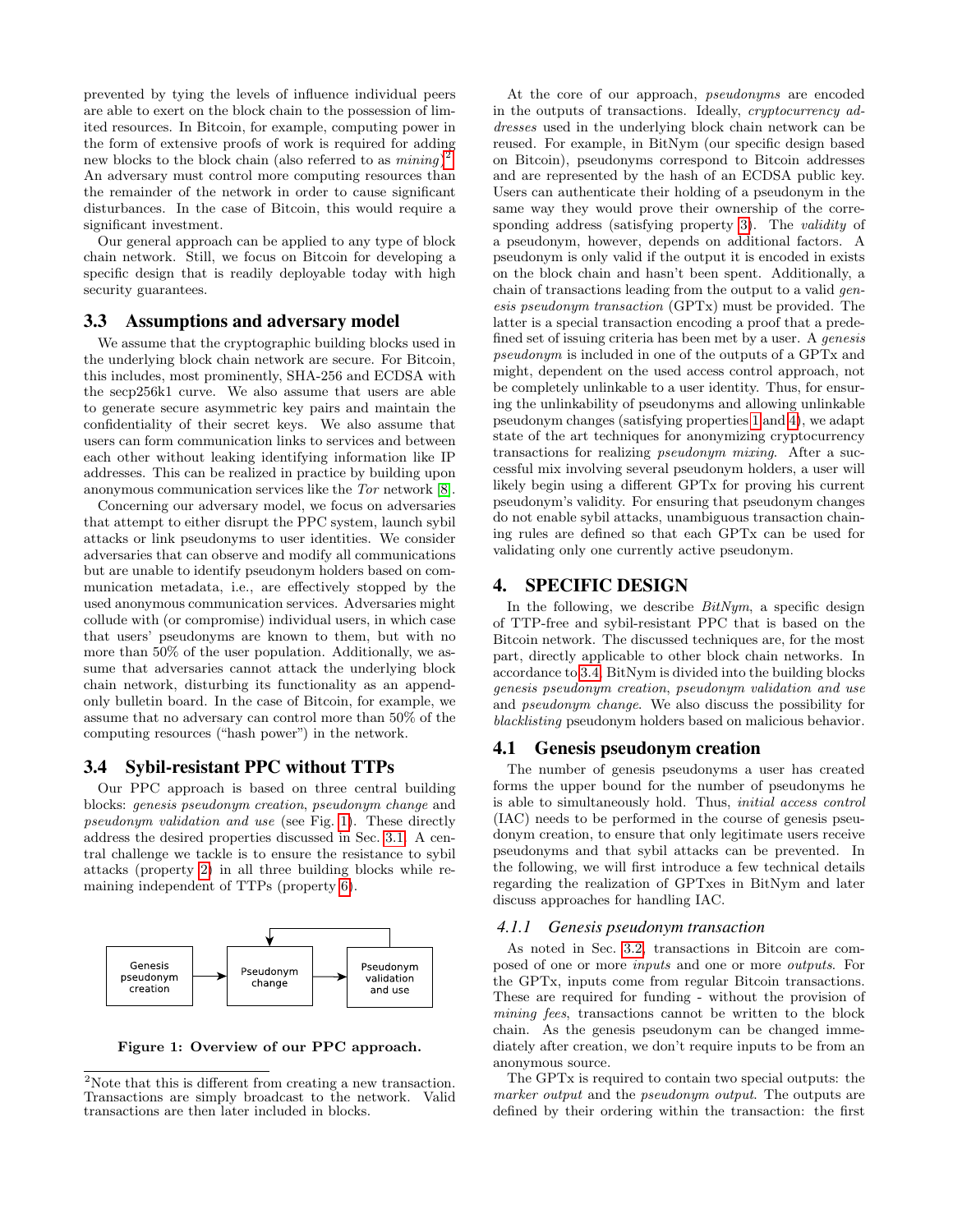output is the marker output and the second the pseudonym output. GPTxes may also have additional outputs, but these are ignored in the context of BitNym. An example GPTx is depicted in Fig. [2.](#page-3-0)

The marker output is provably unspendable (any funds allocated to it are lost) and has the capacity for holding 40 Bytes of arbitrary data. We realize this by using an  $OP\_RETURN$  code in the beginning of the output script<sup>[3](#page-3-1)</sup>. Similar marker outputs are also used in the colored coin approach. The marker outputs in BitNym contain a magic number in the first two bytes, for easing the detection of GPTxes. The remaining 38 bytes are used for storing a proof that the IAC criteria have been met.

The pseudonym output is based on the pay-to-pubkey-hash pattern, i.e., it is a regular output used for funding a Bitcoin address. The destination Bitcoin address is generated by the user (who then also holds the corresponding private key) and forms the genesis pseudonym. The number of Bitcoins allocated to the pseudonym output determines the value of the genesis pseudonym. The value of a pseudonym roughly determines the number of pseudonym changes its holder can perform without recharging it with additional funds.



<span id="page-3-0"></span>Figure 2: GPTx created by Alice and validation path involving that transaction. The validated pseudonym is not necessarily held by Alice.

### <span id="page-3-2"></span>*4.1.2 Initial access control*

The initial access control (IAC) building block defines the criteria based on which the validity of a GPTx is determined. In a sense, it provides a certification service for genesis pseudonyms. Thus, as a naive solution, it can be realized using a TTP that verifies if a user meets some predefined issuing criteria (e.g., that he is human and hasn't received a genesis pseudonym before). Upon verification, the TTP can provide a cryptographically signed validity acknowledgement that the user can include in the marker output of his GPTx.

One of the central advantages of our PPC approach is that a dependence on such a TTP is not inherently given. In the following, we discuss several approaches for realizing IAC without a TTP that are compatible with BitNym. The approaches focus primarily on ensuring that sybil attacks are prevented, i.e., that every human user is able to create only a bounded number of valid genesis pseudonyms.

Proof-of-work. Users can be required to solve a computational puzzle (as in [\[4\]](#page-9-6)) for producing a valid GPTx. While easy to realize, the security of this approach is questionable. Specifically, regular users often feature both restricted computational resources and a low time budget while adversaries can rent or buy specialized hardware and leave it running for longer periods of time. Thus, the puzzle difficulty will likely be either too high, deterring honest users and slowing adoption, or too easy, making large-scale sybil attacks possible for determined adversaries.

Proof-of-burn. A related approach to proof-of-work is the use of proof-of-burn, i.e., the provable destruction of valuable resources. In the context of Bitcoin, proof-of-burn is implemented by provably rendering a certain amount of funds unusable for future transactions [\[11\]](#page-9-9). In BitNym, proof-of-burn can be realized by allocating a certain amount of Bitcoin to the marker output of the GPTx. In contrast to proof-of-work, proof-of-burn enables the instant creation of genesis pseudonyms and adversaries are unable to leverage economy of scale effects: every genesis pseudonym "costs" the same for everybody. Large-scale sybil attacks are thus rendered infeasible even with small proof-of-burn requirements. Additionally, spending "money" for registering an online identity may have a positive effect on behavior if blacklisting is possible [\[11\]](#page-9-9). Thus, while not perfect (participation rights and influence become tied to economic wellbeing), proof-of-burn is a viable option for IAC and is also used in our proof-of-concept prototype.

Social graph based IAC. A third avenue for exploration is to leverage social connections for deciding about the trustworthiness of new users and preventing sybil attacks. For example, genesis pseudonyms might be considered valid only if backed by sufficient "is not a sybil" confirmations from established users. Confirmations can be issued pseudonymously, thus not leaking any social graph information. For ensuring that a small group of users cannot introduce an arbitrary number of sybils, a high threshold must be chosen for the number of required confirmations. This can quickly become unpractical as honest users might not have sufficient social contacts. Thus, a *preselection mechanism* is necessary. We envision the use of a delay-tolerant *darknet* for facilitating this. In a darknet, only trusted users (e.g., users with whom a social connection exists) are accepted as peers and only direct neighbors are aware of each other's identities. In this way, the social relationships between users do not need to be revealed. The darknet can be used by new users to convince a large number of existing users of their own non-sybilness, thus collecting confirmations from them. Unfortunately, a detailed investigation of this approach would exceed the scope of this paper and is thus left for follow-up works.

# <span id="page-3-3"></span>4.2 Pseudonym validation and use

In order for a user to be able to use a pseudonym, he must prove (1) that he is the holder of the pseudonym and  $(2)$  that the pseudonym is valid. For  $(1)$ , it is sufficient to use the pseudonym as an identity certificate, i.e., using the corresponding private key for signing messages. For (2), the user needs to construct a proof based on a valid GPTx and a transaction in which the Bitcoin address corresponding to the pseudonym has received funds. For ensuring the unlinkability of pseudonyms to user identities, validity proofs shouldn't disclose any additional information about a pseudonym holder other than the fact that his pseudonym is valid. We will introduce our specific approach for building such proofs in the following.

Validation path. In Bitcoin, an input is always linked to one specific output of a preceding transaction. Through

<span id="page-3-1"></span><sup>3</sup>Bitcoin uses a scripting system for encoding the requirements for spending an output.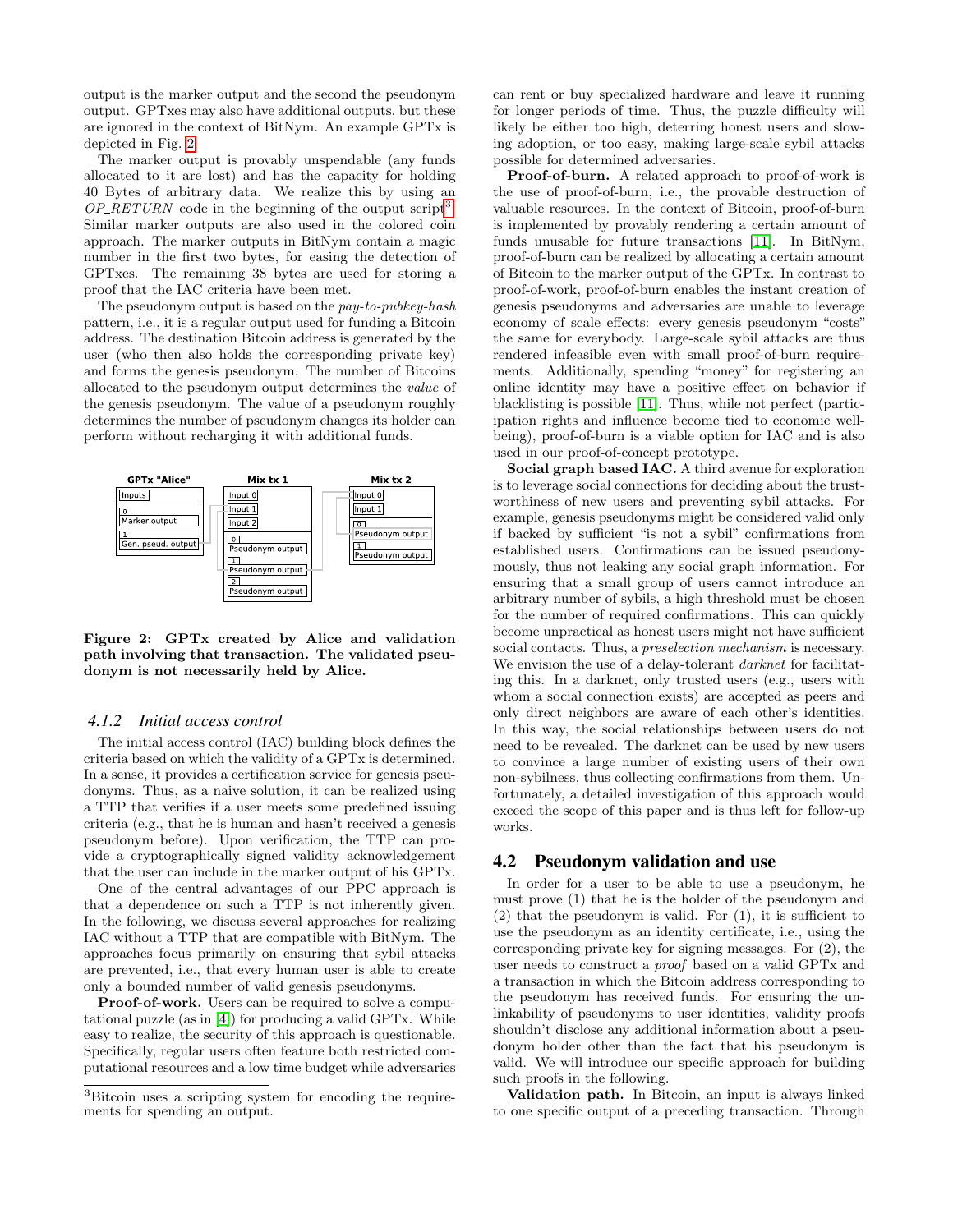this, transactions become linked. By defining a mapping between the inputs and outputs within the same transaction, a path in the transaction graph can be defined. In BitNym, we define such a mapping via the ordering of inputs and outputs, i.e., via the input and output indices. The  $i$ <sup>th</sup> output is mapped to the i'th input of the same transaction. We refer to the resulting path as the *validation path*. An example validation path is depicted in Fig. [2.](#page-3-0) The marked pseudonym is validated using a path containing two mix transactions (*mix tx 1* and 2, see also Sec. [4.3\)](#page-4-0) and a GPTx created by Alice. However, it is not necessarily held by Alice.

Constructing a proof. Pseudonyms holders must be able to present a validation path from their current pseudonym to a valid genesis pseudonym. More specifically, a proof message must be constructed that includes: (1) a transaction with an output containing the pseudonym, (2) a GPTx and (3) a list of transactions that form a valid validation path between the output containing the pseudonym and the provided GPTx. Depending on the scenario, the communication overhead can be greatly reduced by including only the address of the output (i.e., a transaction hash in combination with an output index) that contains the pseudonym to be validated. A recipient with efficient reading access to the block chain (e.g., a full Bitcoin node) can then obtain the necessary transactions and form the validation path himself.

Verifying a proof. The recipient of a proof message needs to verify the following criteria:

- <span id="page-4-3"></span>1. The provided transactions form a valid validation path.
- <span id="page-4-1"></span>2. The transaction containing the pseudonym is included in the block chain.
- <span id="page-4-2"></span>3. The output containing the pseudonym has not been spent, i.e., hasn't been used in a follow-up transaction.
- <span id="page-4-4"></span>4. The provided GPTx is valid.

Criteria [2](#page-4-1) and [3](#page-4-2) require reading access to the block chain. For clients with constrained resources, that cannot form full nodes in the Bitcoin network, such access can be provided by querying full nodes (the de facto standard operating mode of end-user Bitcoin clients). Note that the verification of criteria [1](#page-4-3) and [2](#page-4-1) is sufficient for ensuring that all transactions in the proof message are included in the block chain. Transaction inputs include cryptographic hashes of preceding transactions, so that no fake validation path involving a transaction on the block chain can likely be constructed. The verification of the GPTx (criterion [4\)](#page-4-4) depends entirely on the used IAC mechanism (see Sec. [4.1.2\)](#page-3-2). When using proof-of-burn, for example, the recipient needs to verify if the amount of Bitcoins allocated to the marker output of the GPTx meets a previously established burn requirement.

### <span id="page-4-0"></span>4.3 Pseudonym change

As we do not require genesis pseudonyms to be unlinkable to user identities, unlinkable pseudonym changes are necessary for ensuring that pseudonyms hide the identities of their holders. Additionally, pseudonym changes help with the prevention of correlation attacks where pseudonyms are broken following longer periods of observation.

### *4.3.1 Simple change and Bitcoin mixing*

As discussed previously, each valid pseudonym is encoded in an output of a transaction on the block chain. Changing a pseudonym involves creating a new transaction that spends that output. However, consecutive transactions on the Bitcoin block chain are, by design, completely linkable to each other. Thus, for ensuring the unlinkability between old and new pseudonyms, pseudonym change transactions must be created in a coordinated fashion so that an external observer cannot determine if two pseudonyms linked on the block chain are also held by the same user.

This challenge is tightly related to the anonymization, or mixing, of Bitcoin funds, which has already been tackled in a wide range of works [\[1–](#page-9-15)[3,](#page-9-16) [14,](#page-9-17) [18\]](#page-9-18). While our strategy is to build upon such works, existing approaches cannot be leveraged directly. For one, the unlinkable payment of transaction fees is non-trivial when considering the double role of transaction outputs as encoders of pseudonyms and holders of funds. Secondly, it must be ensured that only users with valid pseudonyms are able to contribute to mixes and that no entity is able to "steal" access rights.

#### *4.3.2 Pseudonym mixing protocol*

In the following, we propose a specific pseudonym mixing protocol based on the Bitcoin mixing approach CoinShuf $fle$  [\[18\]](#page-9-18). In CoinShuffle, groups of users collaboratively form mix transactions to which every user contributes inputs and outputs. The mapping between inputs and outputs is randomized so that both external adversaries and mix group members (for mix groups with 3 or more non-colluding members) cannot conclusive determine who provided funds to which output. In addition to being fully TTP-independent, CoinShuffle has the benefit of being fully compatible with Bitcoin, requiring only standard output scripts. In comparison to commitment-based approaches like Xim [\[2\]](#page-9-19), Coin-Shuffle mixes are faster and cheaper, as only one transaction per mix needs to be written to the block chain.

Our pseudonym mixing protocol is divided into four phases that we will discuss in the following: discovery of mixing partners, peer verification, creation of a mix transaction and, finally, the construction of new proofs.

Discovery of mixing partners. For performing the CoinShuffle protocol and creating a mix transaction, at least one additional pseudonym holder is required that also wishes to change his pseudonym. Several options exist for discovering such mixing partners. A generic approach involves the establishment a block chain-based broadcast channel, using OP RETURN outputs to mark transactions belonging to the channel and include arbitrary announcement data. Pseudonym holders monitor the broadcast channel and either respond to announcements or place one themselves. A similar approach to mixing partner discovery is used in [\[2\]](#page-9-19).

Alternatively, in some scenarios, suitable mixing partners can be found via side channels. In peer-to-peer networking or vehicle-to-vehicle communication, for example, pseudonym holders are typically already aware of a number of other participants. Additionally, in some scenarios, side channels that might weaken the unlinkability of pseudonym mixing must be taken into account. In vehicular networking, for example, mixing partners should be spatially close to each other to avoid position-based linking.

Verification of mixing partners. All members of a mixing group must prove the validity of their respective pseudonyms to each other as described in Sec. [4.2.](#page-3-3) As an additional benefit, this reduces the danger from denial-ofservice attacks via uncooperative mix group members as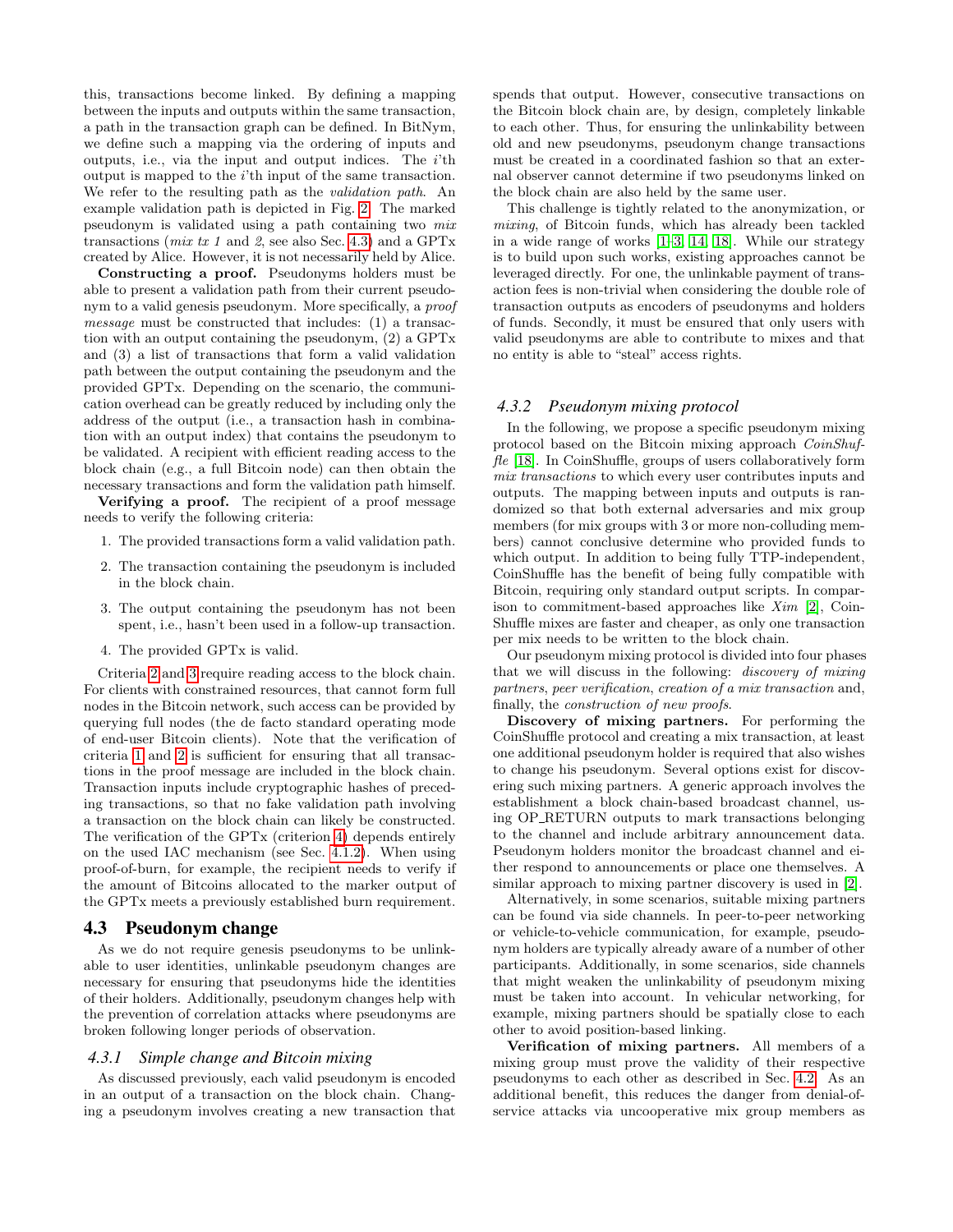malicious pseudonym holders face the danger of being blacklisted (we discuss blacklisting in Sec. [4.4\)](#page-5-0).

Creation of a mix transaction. This step is largely based on the CoinShuffle protocol [\[18\]](#page-9-18). The participants within a mix group exchange inputs and outputs (containing freshly generated Bitcoin addresses), out of which one transaction is cooperatively formed. Every participant verifies if his own inputs and outputs are correctly included in the resulting transaction and, if so, provides the necessary signature for his inputs. The exchange of inputs, outputs and signatures is performed anonymously using techniques reminiscent to decryption mix nets.

As an important modification to CoinShuffle, we change the mechanism for distributing the value of inputs and paying mining fees. Every participant is allowed to contribute only one output to the resulting transaction. The value of outputs is not chosen freely by mix group members, ensuring that they "don't mix at a loss", but divided equally between all outputs. In this way, the value-based linking between inputs and outputs is prevented. The value  $v'$  used for all outputs is equal to the total value available after the payment of the transaction's mining fee f divided by the number of participants  $m$ . With  $v_i$  denoting the value associated to the input with index  $i$ , we arrive at the following formula:

$$
v' = \frac{\left(\sum_{i=0}^{m} v_i\right) - f}{m} \tag{1}
$$

The resulting mix transaction is broadcast to the Bitcoin network. Once it has been included in the block chain, the old pseudonyms become invalid and the new ones (encoded in the outputs of the mix transaction) valid.

Construction of new proofs. Once all pseudonyms are exchanged, each participant needs to construct a proof for his new pseudonym. The proofs for all old pseudonyms participating in the mixing have already been exchanged during the verification of mixing partners. According to the validation path logic introduced in Sec. [4.2,](#page-3-3) every new proof consists of one of these old proofs in combination with the currently formed transaction. Which proof should be used is determined by the index of the output containing a user's new pseudonym - if it has the index  $i$ , the proof starting with the output referenced in the  $i$ 'th input of the transaction is used. It is often the case that users use a different genesis pseudonym for validation after each mix.

Fig. [3](#page-5-1) shows an example of such a path change. The holder of the marked pseudonym in the mix transaction  $mix$  $tx 2$  participates in  $mix tx 4$ . He contributes input 2 and output 1 of that transaction. Thus, his new pseudonym has an entirely different validation path with a different GPTx.

#### *4.3.3 Parametrization of mixing protocol*

Larger mixing groups lead to higher anonymity gains per mix. However, larger minimum mixing group sizes may also lead to longer waiting times until a group has been formed. The acceptable difference of the pseudonym values to other pseudonym holders in a mix group also has an effect on this delay. A low acceptable difference leads to a lower number of possible mixing partners. Note that there is no reason to refuse mixing with a pseudonym whose value is higher than one's own, as this would result in a value gain. In Sec. [6,](#page-6-0) we further investigate the effect of these parameters.

Ideally, pseudonym changes should be possible instantly. However, coordination with other users is necessary and mix



<span id="page-5-1"></span>Figure 3: Validation path change after mix.

transactions need to be written to the block chain. This leads to unavoidable waiting times. A straightforward approach for enabling fast pseudonym changes is to allow the simultaneous holding of two or more pseudonyms for each user. For example, genesis pseudonym transactions might spawn two instead of one pseudonym. In this way, one pseudonym can be actively used while the pseudonym mixing protocol is conducted opportunistically using the other. Once a change is appropriate, the roles of the pseudonyms can be swapped.

# <span id="page-5-0"></span>4.4 Blacklisting

In many scenarios it is necessary for users to be punishable upon malicious behavior. Even in the context of BitNym itself, it is beneficial if participants that deliberately disrupt the pseudonym mixing protocol can be blacklisted for a certain time. Blacklisting is easily supported by our approach. Pseudonyms can be marked as malicious, e.g., using a block chain-based broadcast channel as in [\[2\]](#page-9-19). Blacklisted pseudonyms will fail the pseudonym validation step. Additionally, once a pseudonym is blacklisted, other participants will refuse to cooperate with it in the scope of pseudonym mixes. Thus, the pseudonym holder is permanently blacklisted, respectively needs to create a new genesis pseudonym.

Open challenges with blacklisting in our PPC approach include ensuring that punishment cannot be easily evaded by carefully timing pseudonym changes. Lock times per pseudonym might need to be enforced, during which no changes are possible. Additionally, it must be ensured that the blacklisting mechanism cannot be used for maliciously censoring users. Voting-based approaches might be a possible solution for making correct blacklisting decisions without a TTP. Given a sybil-free IAC mechanism, sybil-free and robust voting can easily be realized.

# 5. ANALYSIS

In the following, we discuss the degree of anonymity provided by our approach as well as dangers arising from the external payment of transaction fees.

# 5.1 Provided degree of anonymity

A metric is required for quantifying the degree to which pseudonyms in our approach are unlinkable to the identities of their holders. We construct such a metric based on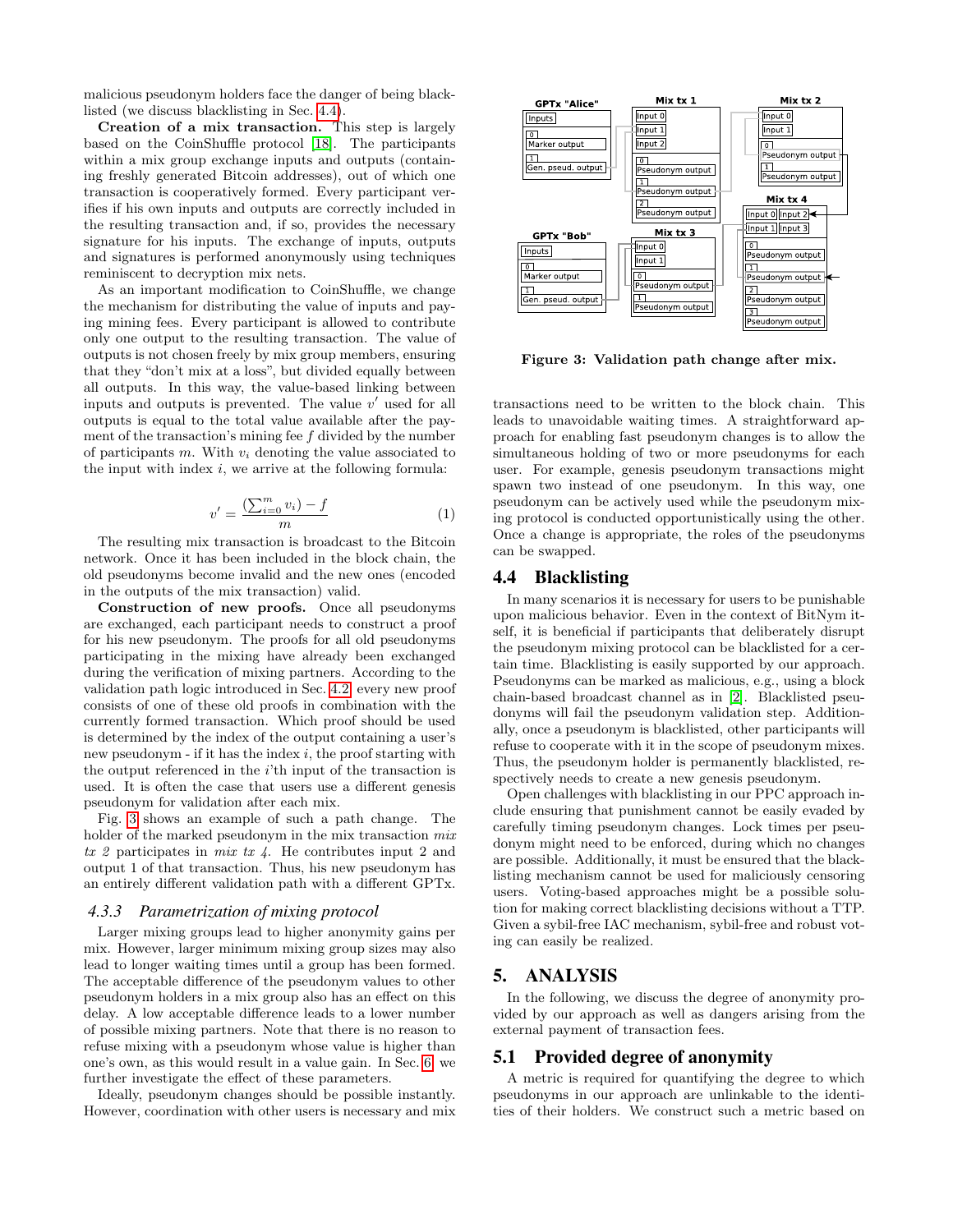the notion of anonymity as defined by Pfitzman et al. [\[16\]](#page-9-11), i.e., the indistinguishability within a set of subjects - the anonymity set. The size of the anonymity set of a user is a common metric for the unlinkability of his pseudonym. In the following, we will refer to it simply as anonymity.

In the context of BitNym, different approaches for defining anonymity exist that depend on the assumed goals of the adversary. When considering backward anonymity, the adversary aims at determining which genesis pseudonym was previously held by the holder of a pseudonym. A somewhat opposite approach, forward anonymity, assumes an adversary that, given a specific inactive pseudonym, wishes to determine the pseudonyms which that pseudonym's holder held afterwards. We focus on backward anonymity here, but most of the analysis applies for forward anonymity as well. Also, the evaluation of forward anonymity produced very similar results to that of backward anonymity.

The backward anonymity set of a pseudonym is the set of genesis pseudonyms that could have been created by that pseudonym's holder. Consequently, the backward anonymity of a pseudonym is the size of that set. For analysis, we assume that all genesis pseudonyms are fully linkable to user identities, e.g., due to an insufficient anonymization of the funds used for creating them<sup>[4](#page-6-1)</sup>. Thus, by measuring backward anonymity, we quantify the linkability of pseudonyms to user identities.

Genesis pseudonyms have a backward anonymity of 1. It is usually increased following pseudonym mixes, as the backward anonymity set after a mix is the union of all anonymity sets of the participating pseudonyms. Given a pseudonym mix transaction with the set of participating pseudonyms M and the anonymity sets  $A_p$  for all  $p \in M$ , the anonymity *increase*  $\Delta a_p$  for a  $p \in M$  can be written as:

$$
\Delta a_p = \left| \bigcup_{q \in M} A_q \setminus A_p \right| \tag{2}
$$

The increase of backward anonymity across pseudonym mixes is also depicted in Fig. [4.](#page-6-2) At first, the creator of the genesis pseudonym GP 1 has no anonymity. Through the mix transaction *mix tx 1* his anonymity set increases to 3, because the pseudonyms  $P$  1.1,  $P$  2.1 and  $P$  3.1 cannot be unambiguously linked to any of  $GP 1$  to 3. After mix tx 4 the anonymity set of the creator of  $GP 1$  increases to 8, as P 1.2 can be held by the creator of any one of the 8 GPTxes.



<span id="page-6-2"></span>Figure 4: Backward anonymity increase for the creator of genesis pseudonym GP 1.

# 5.2 Transaction fees and pseudonym value

In the predominant majority of cases, the creation of block chain transactions requires the provision of transaction fees. If fees are not payed from pseudonym inputs as proposed in Sec. [4.3,](#page-4-0) they need to be provided from other sources via additional transaction inputs. If these additional inputs are not anonymized, the breaking of pseudonyms becomes possible. For example, if a user contributes fees to two linked mix transactions, it becomes clear which pseudonym belonged to the user between mixes. This is also depicted in Fig. [5.](#page-6-3)



<span id="page-6-3"></span>Figure 5: Anonymity loss through external payment of transaction fees.

More complex alternatives to the proposed approach of reusing pseudonym outputs for funding are possible. Pseudonym holders can contribute to pools that are then used for paying fees. Or a parallel coin mixing mechanism can be implemented that ensures that fee payment funds are anonymous. However, the benefit of such schemes is questionable while the increased complexity is significant.

Our approach of reusing pseudonym outputs also supports the recharging of pseudonyms. Here, a non-mixing change is conducted, with additional inputs increasing the pseudonym's value. For analysis purposes, this is similar to creating a new genesis pseudonym - the pseudonym created in such a transaction might become linkable to the holder of the provided funds. However, recharging doesn't reduce only the anonymity level of the current pseudonym, but also that of preceding pseudonyms. Thus, depending on the context, the creation of new genesis pseudonyms upon value depletion in combination with an overprovisioning of pseudonym value in GPTxes might be a more appropriate option.

# <span id="page-6-0"></span>6. EVALUATION

We evaluated BitNym by implementing a proof-of-concept prototype and measuring its communication and computation overhead. Additionally, we developed a lightweight simulator for evaluating the effect of pseudonym mixing in scenarios with several thousand participants.

### 6.1 Prototype

For gaining insights about the overhead and applicability of PPC in practical scenarios, we implemented a proof-ofconcept prototype compatible with the official Bitcoin network. Our prototype is capable of creating GPTxes using proof-of-burn as an IAC mechanism, and performing the pseudonym mixing protocol with mixing partners given as input. The discovery of mixing partners as well as blacklisting are not part of our prototype.

#### <span id="page-6-4"></span>*6.1.1 Implementation*

For communicating with the Bitcoin network and accessing the Bitcoin block chain, our prototype uses the BitcoinJ

<span id="page-6-1"></span> $\frac{4}{4}$  Note that, depending on the used IAC mechanism, this assumption may only hold for very strong adversaries.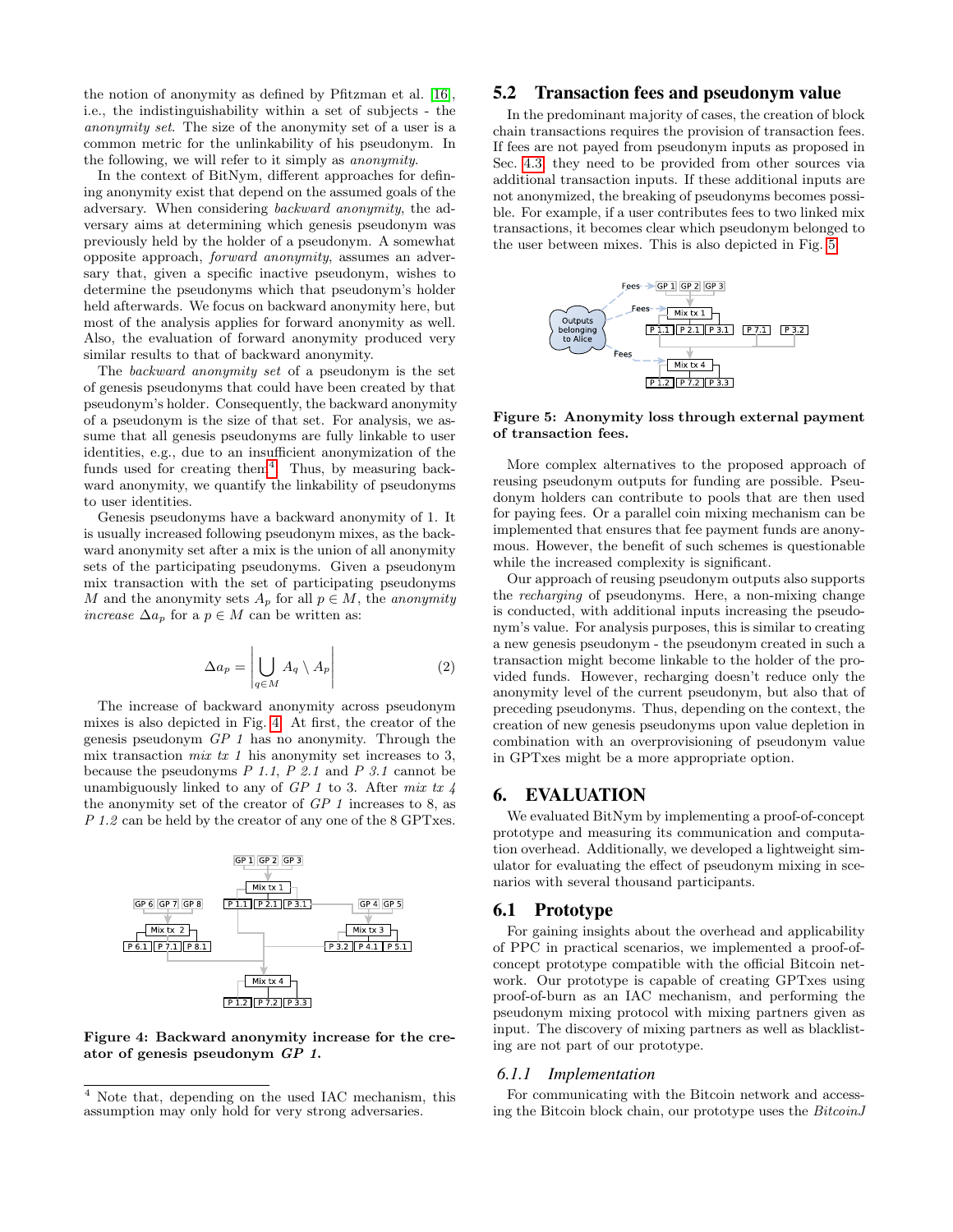library<sup>[5](#page-7-0)</sup> (version 0.12). We used the SPV mode of BitcoinJ, i.e., our prototype did not maintain a complete block chain but contacted full nodes for required information. Thus, our prototype is already suited for resource-constrained devices. For the cryptographic primitives required, amongst other things, for realizing the CoinShuffle protocol, the cryptographic library  $Bouncy$  Castle<sup>[6](#page-7-1)</sup> (version 1.51) was used.

As one of the steps of validating a pseudonym, it must be verified that the transaction output holding the pseudonym has not been spent. This can be performed efficiently by checking if the output is part of Bitcoin's unspent transaction output (UTXO) set that is maintained by all full nodes. Unfortunately, regular full nodes currently do not share their view on the UTXO set with SPV clients. An extension to the Bitcoin protocol has been proposed for solving this prob-lem<sup>[7](#page-7-2)</sup>. However, at the time of writing, the proposed extension was not yet accepted and deployed at full nodes. In our prototype, we implemented a workaround that is based on, in essence, querying a full node block by block for transactions that spend that output. However, this process is unrealistically time consuming in comparison to directly querying the UTXO set. Thus, we deactivated such checks for the performance evaluation of our prototype and instead requested an additional block from a full node to approximate the latency of making a UTXO query. For a feature complete and yet efficient implementation, a possible alternative can also consist of monitoring all active pseudonym addresses, effectively maintaining a subset of the UTXO including only pseudonym outputs.

### *6.1.2 Performance*

In the following, we present evaluation results gathered with our prototype. We restrained from evaluating the time requirement of pseudonym changes, as this is predominantly based on the time until mixing partners are found, the Coin-Shuffle mixing protocol and the time until the final mix transaction is included in the block chain (around 9 minutes on average [\[10\]](#page-9-10)).

Instead, we focused on the evaluation of validity checks. These need to be performed not only by pseudonym holders, but also by all entities wishing to validate BitNym pseudonyms. On a regular notebook computer (2.5 GHz CPUs, the tested functionality was single-threaded), verifying a proof consistently took less or insignificantly above 200ms for multiple different proof messages. Proof sizes had no discernible effect on validation duration. The vast majority of time is spent on requesting block data from a Bitcoin full node (for verifying that the pseudonym transaction was included in the block chain) and verifying, with the help of a full node, if the pseudonym output is unspent (which we approximated by requesting an additional block, see Sec. [6.1.1\)](#page-6-4). The sizes of proof messages grew linearly with the number of transactions, starting from 4075 Bytes for a proof containing only a GPTx and increasing by 380 Bytes for a mix transaction with a mixing group size of 2 (and around 570 Bytes for a mix transaction with 3 participants, etc.). We used the standard serialization routines of Java in our prototype, so that improvements to the proof message sizes are likely possible. Still, even with the current application, proof chains

<span id="page-7-1"></span>6 <https://www.bouncycastle.org/>

containing more than hundred entries are possible at a proof message size of below 50 Kilobytes.

# 6.2 Large-scale pseudonym mixing

For answering question concerning the achievable levels of anonymity as well as the large-scale feasibility of BitNym, we conducted a series of simulation studies.

#### *6.2.1 Simulation environment*

We developed a lightweight time-discrete simulator for evaluating different properties of pseudonym mixing on a macroscopic scale. No actual interfacing with the block chain is simulated. Time is divided in slots. During each slot (simulated) users either create new GPTxes, make announcements that they are looking for mixing partners or answer already existing announcements and instantly perform a pseudonym mix. The simulator can be used for measuring, amongst other things, the influence of mixing on the degree of anonymity and the average size of proof messages (affecting in communication overhead).

The desired number of users per simulation needs to be configured beforehand. The simulation is separated in different phases. In the warmup phase, every user creates a GPTx. Creation times are uniformly distributed within the warmup phase. The length of the warmup phase corresponds to the average expected lifetime of a pseudonym. The lifetime of a pseudonym is determined by the value of the user's genesis pseudonym. In every change, an average of 5.000 Satoshi<sup>[8](#page-7-3)</sup> is subtracted from the pseudonym's value (we require 5.000 Satoshi per participant for the payment of transaction fees). After the pseudonym's value has dropped to below 5.000, it is considered dead in the simulated context. Thus for a configured pseudonym start value of 200.000 Satoshi, the average pseudonym lifetime is 40 changes. After all pseudonyms are created, the simulation continues for 2 more lifetimes until measurements start to be made. Thus, the warmup phase consists of 3 lifetimes. Measurements are made during the evaluation phase, using only pseudonyms created during that phase.

Once a pseudonym dies a new one is created. The exact point in time when the new pseudonym is created is determined using the same logic as the decision about when a change should be made.

Mixing groups are formed centrally by the simulator in every time step. The simulator is honest and attempts to satisfy all requirements optimally. Pseudonym change and mixing is not implemented in detail. Only the outward effect of the change protocol outlined in Sec. [4.3](#page-4-0) is reproduced.

Unless noted otherwise, the following simulation parameters were constant for all studies presented in the following:

- Pseudonym start value: 200.000 Satoshi (0.002 Bitcoin; worth less than 0.5 Euro at the time of writing).
- Simulation duration: 3x lifetime for warmup and 10x lifetime for evaluation phase.
- Number of users: 1.000

# <span id="page-7-4"></span>*6.2.2 Parametrization*

For determining a suitable parametrization for BitNym in the simulated scenario, we performed an extensive performance versus cost (PvC) study. For the performance metric,

<span id="page-7-0"></span><sup>5</sup> <https://bitcoinj.github.io/>

<span id="page-7-2"></span><sup>7</sup> [https://github.com/bitcoin/bips/blob/master/](https://github.com/bitcoin/bips/blob/master/bip-0064.mediawiki) [bip-0064.mediawiki](https://github.com/bitcoin/bips/blob/master/bip-0064.mediawiki)

<span id="page-7-3"></span><sup>8</sup> 10<sup>8</sup> Satoshi amount to one Bitcoin.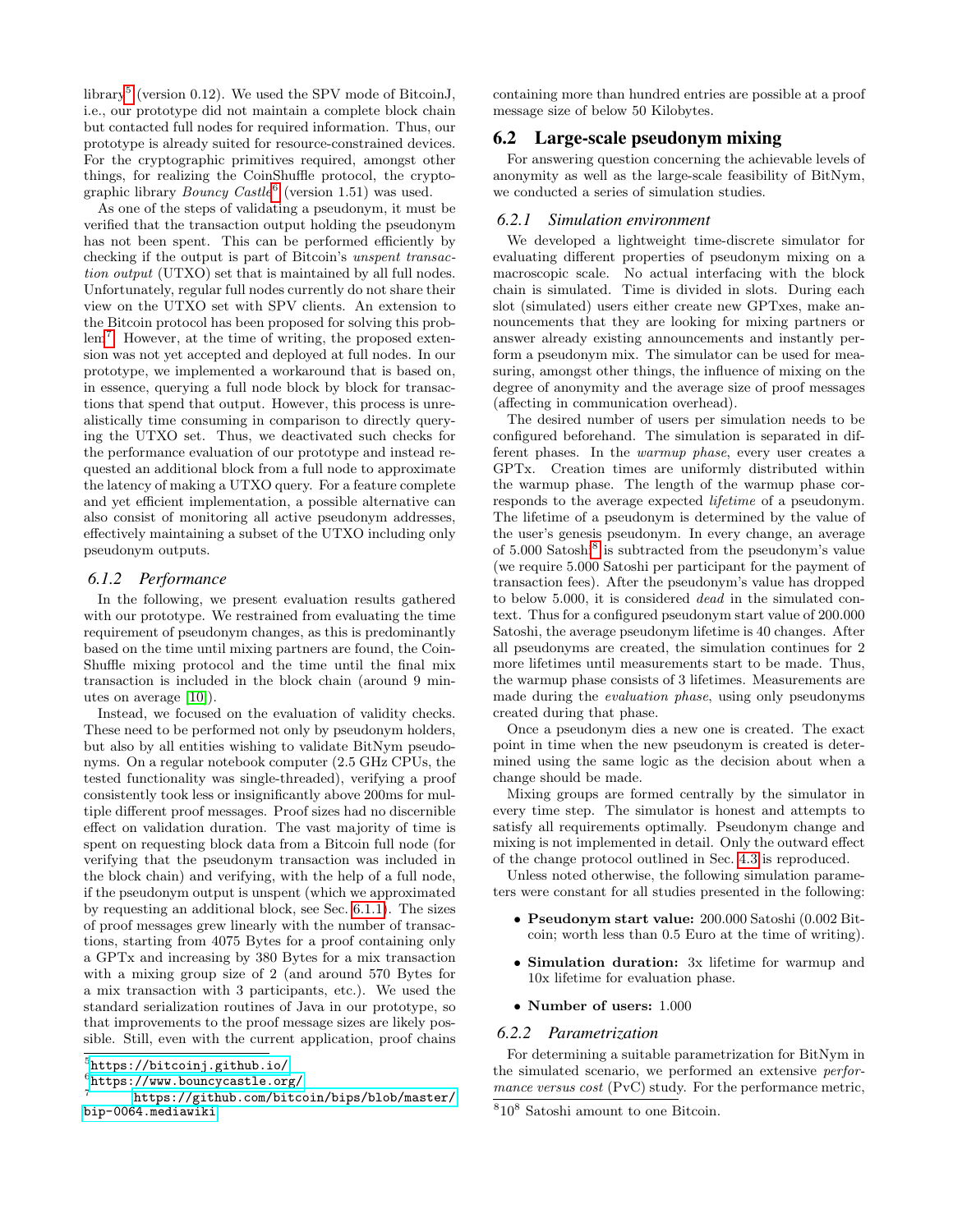we used the average anonymity increase per change. For the cost metric, we used the average size of proof messages calculated based on the results gathered with our prototype. We based the translation of validation path length (in number of changes) to proof message sizes (in Byte) on the results gathered with our prototype.

We evaluated different parameter combinations, i.e., varied average change rates and change rate deviations, mixing group sizes and the acceptable difference to the pseudonym values of mixing partners. For every parameter combination, we performed 10 simulation runs, averaging the results.

The optimum parameter combination according to our PvC study included a high change rate with a high deviation in the change interval (288 time slots with a deviation of 8). Also, mix groups of size 2 performed significantly better than parametrizations with larger mix group sizes.

### *6.2.3 Evaluation of individual parameters*

In the following, we investigate the impact of individual parameters on backward anonymity. The simulation parametrizations are based on the optimal settings determined during our PvC study (Sec. [6.2.2\)](#page-7-4). Only parameters with a significant influence on anonymity are discussed here.

The following figures depict the backward anonymity (i.e., the size of the backward anonymity set) for a single user in relation to the number of performed pseudonym changes starting from a genesis pseudonym. The depicted results are averaged over all "alive" users, i.e., users whose pseudonyms are still funded, as well as several separate simulation runs. At change 40, which is marked as a vertical line in the diagrams, pseudonyms, on average, run out of funds. Thus, the values after and closely before 40 are significantly less representable as only few pseudonyms make it past the 40th change. Additionally, drops in anonymity can be seen in some plots. These result from the fact that, once a pseudonym dies and a new one is created, the old pseudonym is removed from all anonymity sets. With this, we model the assumption that GPTxes are fully linkable to user identities.

Fig [6](#page-8-0) shows the impact of the change rate deviation crd (the standard deviation of change intervals in simulation time slots) on the development of the anonymity set. As can be seen, it is of significant importance that the change rate is varied. This is understandable, as a low change rate variation leads to a limiting of mixing groups to members of small communities.



<span id="page-8-0"></span>Figure 6: Impact of change rate deviation crd (in time slots) on backward anonymity.

The impact of the acceptable difference ad to the pseudonym values of mixing partners (in Satoshi) is shown on Fig. [7.](#page-8-1) As expected, a higher acceptable difference, i.e., a



<span id="page-8-1"></span>Figure 7: Impact of acceptable difference ad to the pseudonym values of mixing partners (in Satoshi) on backward anonymity.



<span id="page-8-2"></span>Figure 8: Impact of mixing group size gs on backward anonymity.

higher readiness to lose Bitcoins during a mix, leads to a faster anonymity growth. Again, the reason is that the pool of users out of which mixing partners are likely taken is significantly enlarged.

The impact of the mixing group size gs on anonymity increase is shown on Fig. [8.](#page-8-2) While mixing group size does not influence the maximum reachable level of anonymity in the evaluated scenario, the maximum is reached quicker for larger groups. However, with larger groups the size of mix transactions grows as well. Ultimately, this results in significantly larger proof messages if mixes are performed continuously independently of the achieved level of anonymity (as is the case in our evaluation setup). A practical benefit of low mixing group sizes is also that small mixing groups can be formed faster, as fewer partners are needed. However, it should also be noted that mixing groups of size 2 offer no anonymity increase between group members.



<span id="page-8-3"></span>Figure 9: Backward anonymity development for larger user counts uc.

Finally, we also conducted simulations involving larger user populations. Fig. [9](#page-8-3) shows the development of anonymity